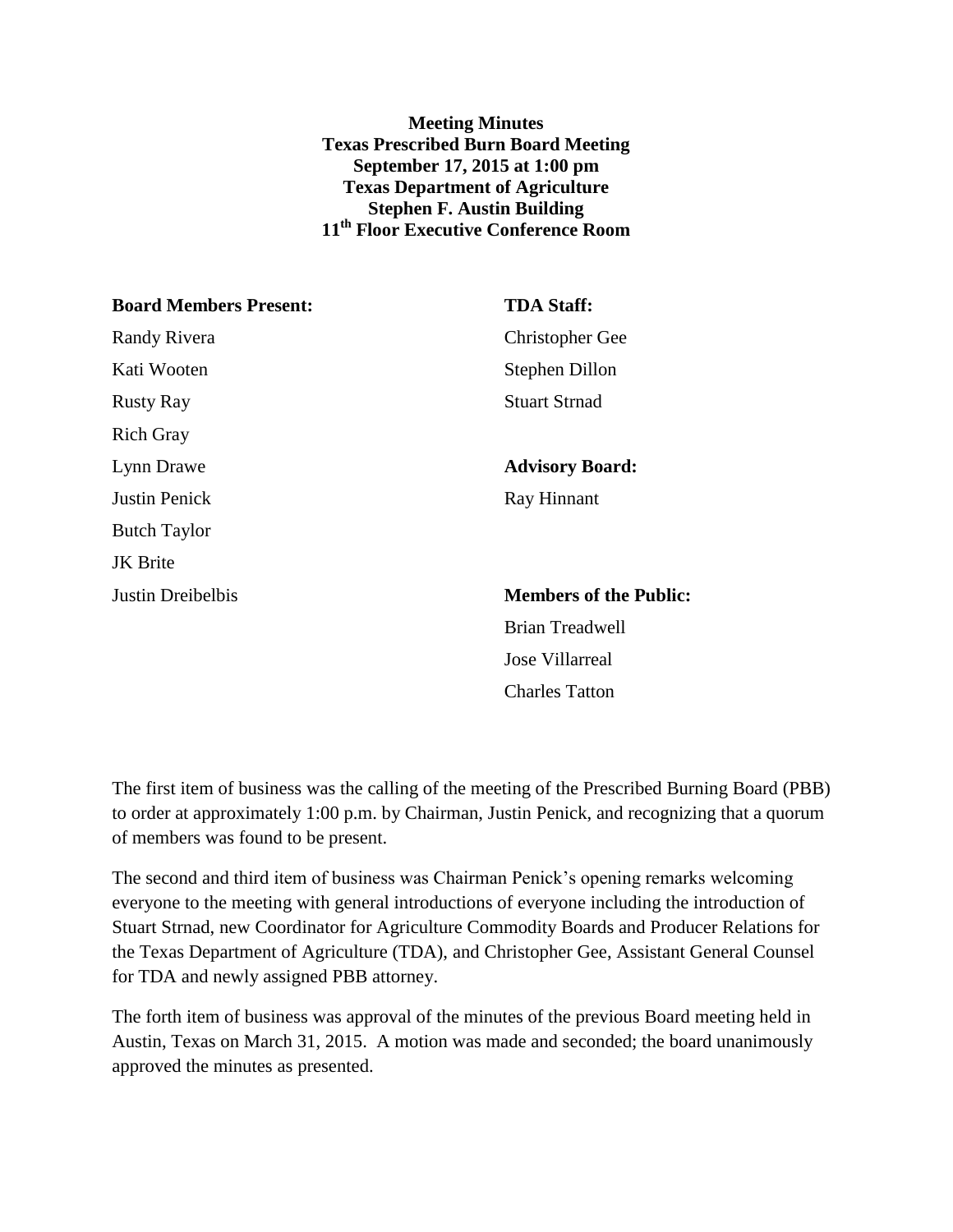The fifth item of business was the discussion and possible action on Essex/Bramlett insurance presented by Ray Hinnant. The board discussed forming a subcommittee to meet with the insurance company and gather additional information regarding insurance written on a per burn, rather than annual, basis. Dr. Drawe made a motion to form the **new Bramlett/Essex subcommittee** and Rooter Brite seconded; the motion passed unanimously. **Ray Hinnant, Randy Rivera and Justin Penick** volunteered for the subcommittee with future meeting date to be decided by the subcommittee.

The sixth item of business was establishing minimum insurance requirements for Prescribed Burning Organizations as required by Section 153.046(6) of the Natural Resources Code, which was by H.B. 2119, 84<sup>th</sup> Texas Legislature. Discussion confirmed that H.B. 2119 imposed all standards with exception to licensing of organizations, set insurance minimums with the burn manager taking all responsibilities including experience and training, but without board oversight. Rooter Brite motioned to accept limits of \$1,000,000 per occurrence and \$2,000,000 in the aggregate, Rusty Ray seconded and the motion passed.

The seventh item of business was discussion of a data base on prescribed burns as presented by Rich Gray of Texas Forest Service (TFS) and Stuart Strnad of Texas Department of Agriculture (TDA). The board discussed methods to collect aggregate regional data regarding the county where burns are conducted, the number of acres burned, and the number of escapes with claimable damage. Stuart Strnad commented that TDA did not have the resources at this time to build this type of data base. Rich Gray of the Texas Forest Service said that such a data base already exists at the Forest Service and with some modification, could capture and report the information sought by the board. The board noted that land owner privacy was important and that TDA-housed data becomes public information. A motion was made by Chairman Penick for TFS to manage the data base and for TDA to request each Certified and Insured Prescribed Burn Manager (CIPBM) to voluntarily report burn information annually. The motion was seconded by Rooter Brite and passed unanimously.

The eighth item of business was legislative updates and potential rule changes.

- Justin Dreibelbes of Texas Parks and Wildlife Department (TPWD) reported on the  $84<sup>th</sup>$ Texas Legislature's H.B. 801, which requires the board to review and approve TPWD's "General Wild Land Fire Plan". Documentation was presented to the board and reviewed by members. Dr. Drawe moved that the plan be approved and Rich Gray seconded. The motion passed unanimously.
- Stephen Dillon of TDA presented proposed changes section 226.3 of the Texas Administrative Code. The board reviewed and approved the updated rule. Justin Dreibelbis noted that the word "or" in section 226.3 (a) (1) should be removed and replaced with "and" so that the meaning of the rule was not changed. Mr. Dillon acknowledged typographical error and indicated the error could be corrected through another rule proposal to be filed in the Texas Register. Rooter Brite moved to adopt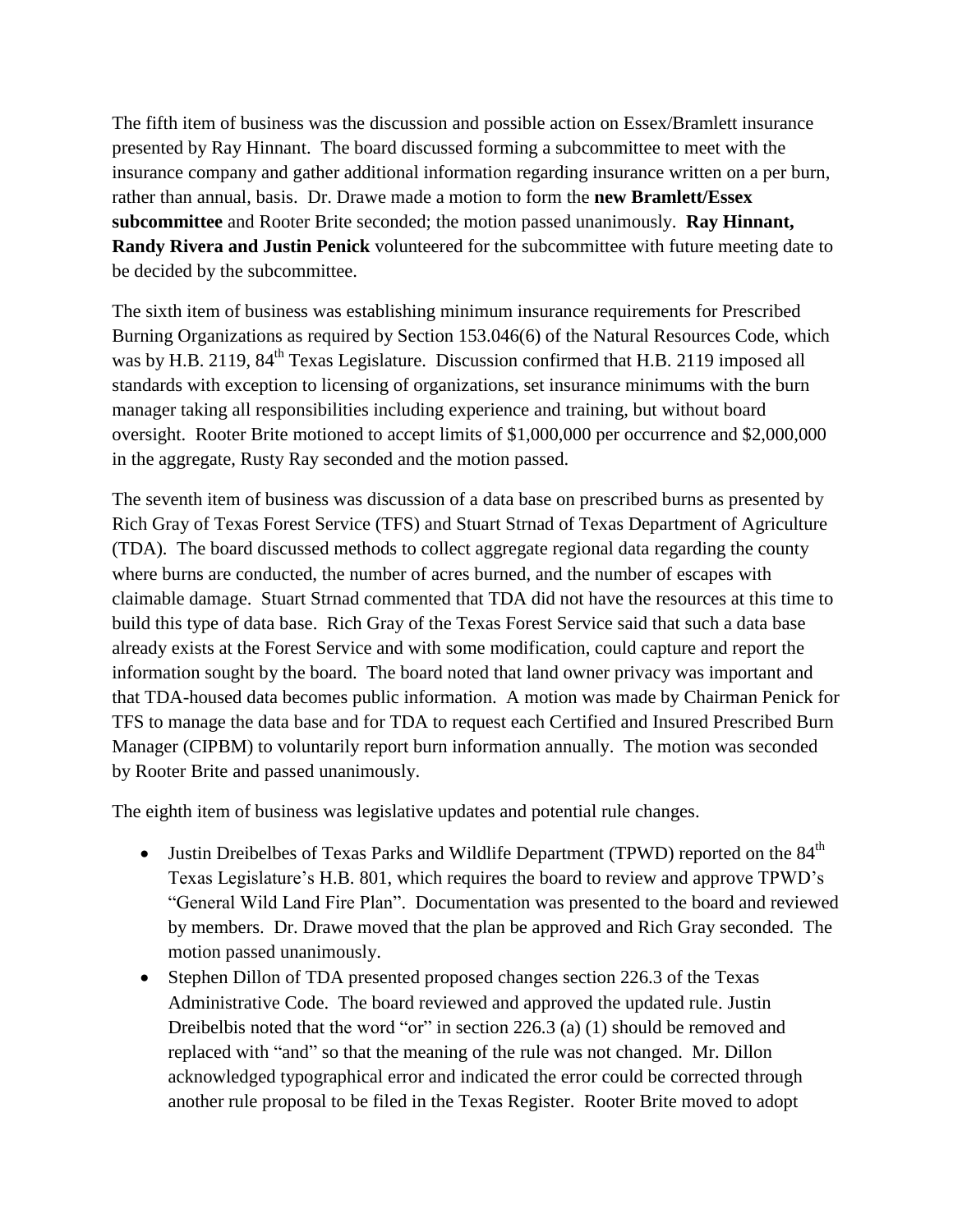section 226.3 as presented and Dr. Drawe seconded, with the motion passing unanimously.

 The board discussed the general content of the rules and proposed to review them for program functionality. The board discussed potential clarification of sections pertaining to eco-regions, continuing fire training units, Lead Burn Instructor certification, etc. Randy Rivera motioned to form a **Rules Content Committee** and Rooter Brite seconded, with the motion passing unanimously. **Ms. Wooten, Ray Hinnant, Randy Rivera and Rich Gray** volunteered for the committee.

The ninth item of business was updates from the Texas Commission of Environmental Quality (TECQ) presented by TECQ representative Kati Wooten. Ms. Wooten stated that there were no rule changes or other initiatives at TECQ that would impact prescribed burning at this time.

The tenth item of business was an update and reappointment of Regional Coordinators for the board. Discussion covered the role of Regional Coordinators as contacts for training. Appointment should be based on one or any combination of eco-regions, individuals, agencies, etc. A motion was made, seconded and passed to form a subcommittee to discuss appointment of Regional Coordinators. Ray Hinnant, Rich Gray, Randy Rivera and Katie Wooten volunteered to be on the committee.

The eleventh item of business was an update by Ray Hinnant from the PBB Advisory Board. The PBB Advisory Board did not make quorum so there was no update or report to give to the Board. Mr. Hinnant recommended that the board reappoint the Advisory Board and lower the number of members to reduce quorum requirements. A motion was made by Dr. Drawe to dissolve the current PBB Advisory Board and to reappoint same with members and charges as determined by the board. Rooter Brite seconded the motion, which passed, with all in favor. The board formed an **Advisory Board Appointment Subcommittee** to make recommendations to the board regarding membership and duties for the Advisory Board. **Ray Hinnant and Justin Penick** volunteered for this subcommittee.

The twelfth item of business was an update on board vacancies for positions that need to be filled by landowner. Dr. Drawe noted that he would be resigning at the end of the meeting, leaving two vacancies on the board. Dr. Drawe recommended Charles Tatton and Arnold Saenz to the board and TDA for consideration. He stated that each of them would submit board applications to TDA for the Commissioner's consideration.

The thirteenth item of business was discussion and possible action on TDA's administration of the prescribed burning program, led by Stuart Strnad. Mr. Strnad began the discussion by updating the board on issues with licensing, Continuing Fire Training units (CFTs), CFT curriculum, Lead Burn Instructors, and Eco-Regions. Butch Taylor and Ray Hinnant stated that recommendations for CFT's and continuing education or training for Lead Burn Instructors had already been brought before the board. The board approved the recommendations, but no